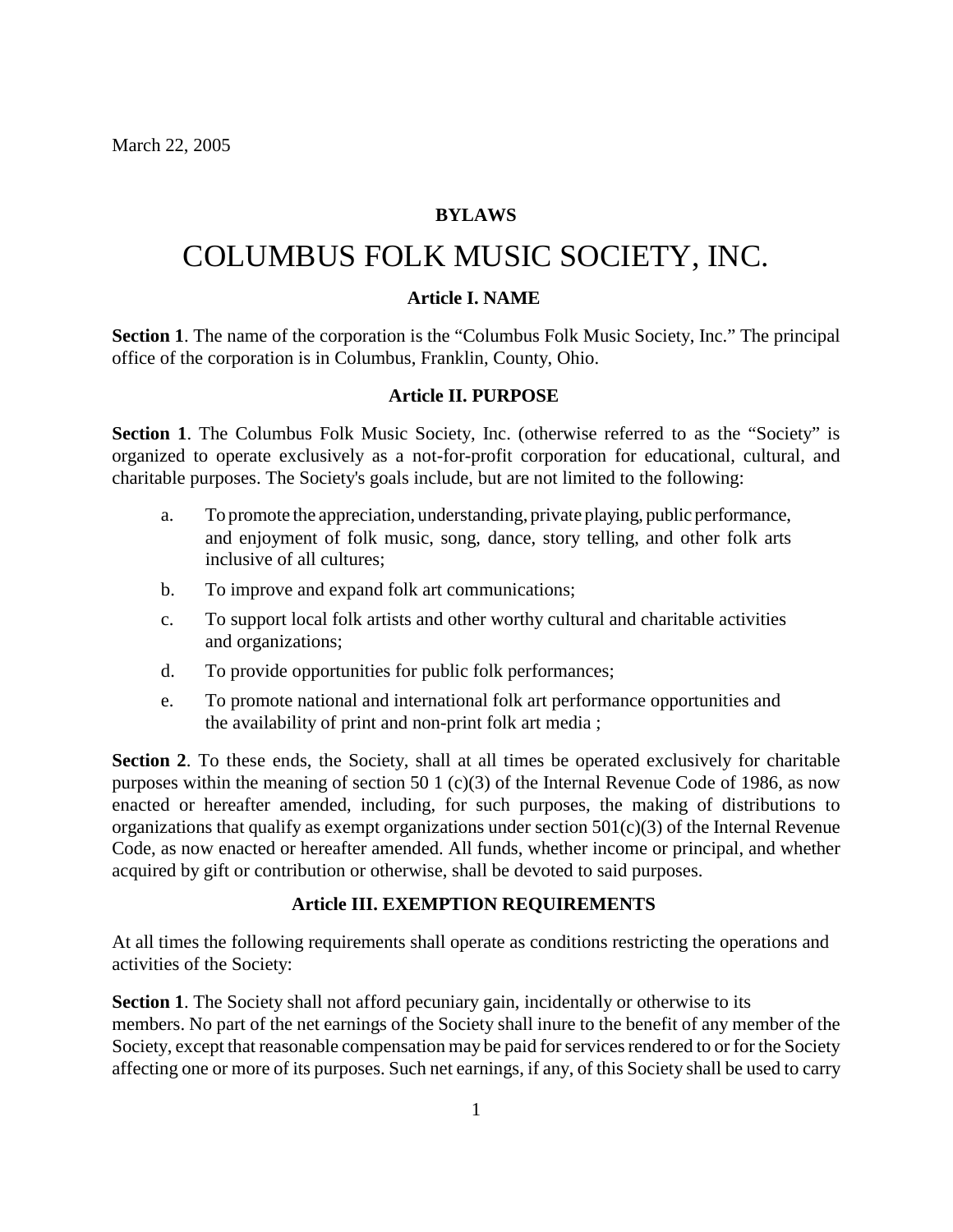out the nonprofit corporate purposes set forth in Article II above.

**Section 2.** No substantial part of the activities of the Society shall constitute the carrying on of propaganda or otherwise attempting to influence legislation, or any initiative or referendum before the public, and the Society shall not participate in, or intervene in (including publication or distribution of statements), any political campaign on behalf of, or in opposition to, any candidate for public office.

**Section 3**. Not withstanding any other provisions of these articles, the Society shall not carry on any other activities not permitted to be carried on (a) by a corporation, exempt from federal income tax under section 501(c)(3) of the Internal Revenue Code, or the corresponding section of any future federal tax code, or (b) by a corporation, contributions to which are deductible under section 170(c)(2) of the Internal Revenue Code, or the corresponding section of any future federal tax code.

## **Article IV. MEMBERSHIP**

**Section 1**. The members of the Society shall be individuals, groups, or other organizations who or which have paid dues or donated monetary or other resources to support the Society, as deemed appropriate, from time to time, by the Board of Trustees (herein after referred to as "the Board").

**Section 2**. Any member three months in arrears of dues shall be dropped from membership in the Society. Members shall be notified of the date upon which their memberships will expire..

**Section 3**. All members of the Society shall be voting members. All members shall have one vote.

**Section 4**. The Society will hold at least one general membership meeting annually, which will be scheduled in June. The President of the Board will schedule and preside over these meetings. The meeting in June shall be the Society's annual business meeting and will include the election of officers.

**Section 5**. Members will be notified of the time and location of the general membership meetings in the Society's newsletter or in some other manner deemed appropriate by the Board.

**Section 6.** All meetings of the membership of the Society shall be conducted according to Robert's Rules of Order

**Section 7.** The Society is committed to a policy of fair representation and will not discriminate on the basis of ethnicity, national origin, disabling condition, gender, religion, sexual orientation, or age.

# **Article V. BOARD OF TRUSTEES**

**Section 1**. The Role, Size, and Composition of the Board

a. The corporate powers, property, and affairs of the Society shall be exercised, conducted, and controlled by a Board of Trustees of not less than five, but no more than 15 Trustees, who shall be elected by the members of the Society.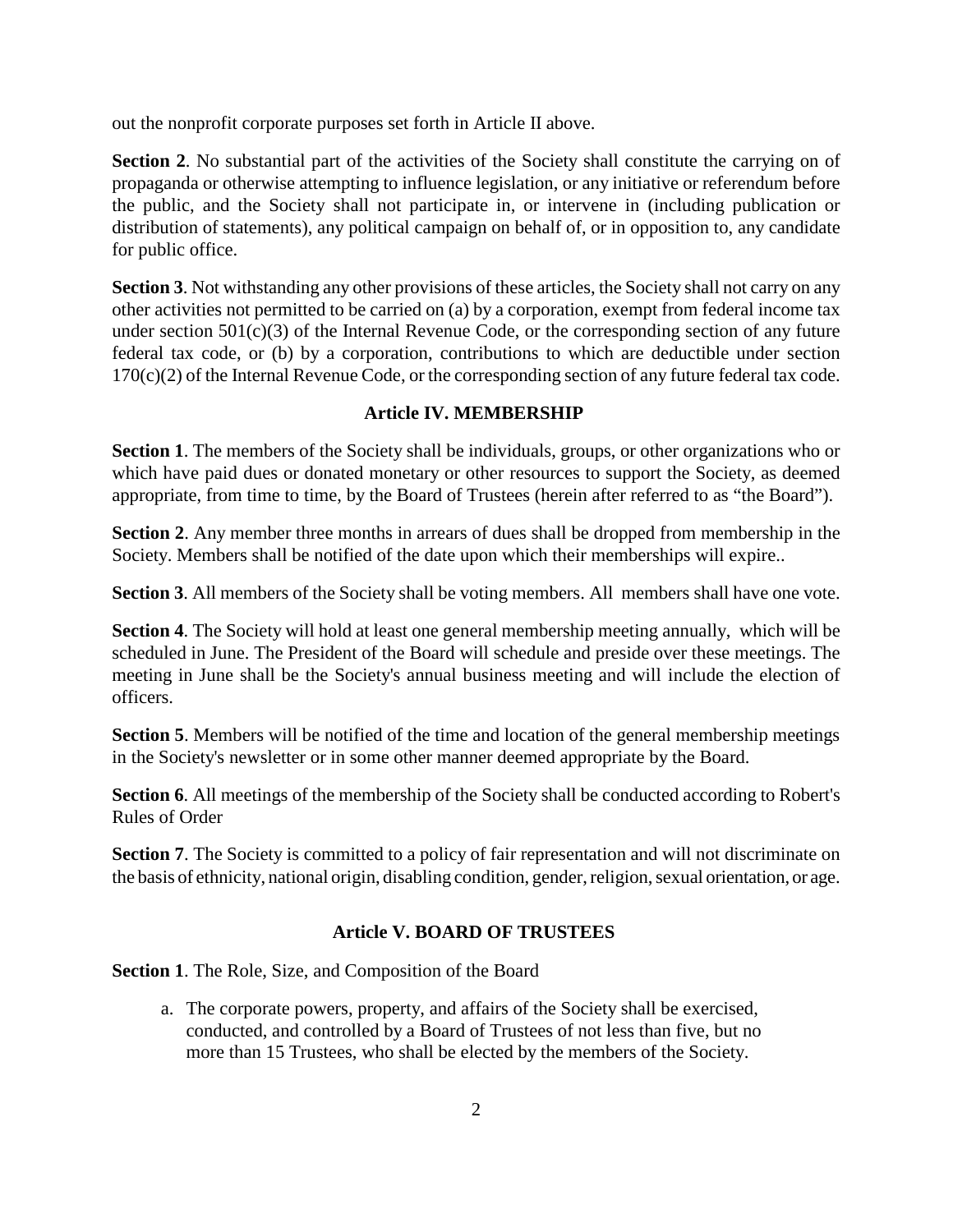b. Trustees shall receive no compensation other then the payment of reasonable expenses incurred on behalf of the Society.

#### **Section 2**.**Terms of Office:**

.

- a. The term of office for members of the Board is one year commencing on July I and ending on June 30 of the following year. Trustees are eligible for re-election.
- b. Any Board member with more than three consecutive un-excused absences from meetings of the Board is deemed to have resigned and will be replaced as outlined in article V, section 2, subsection c. Excused absences must be approved by the President.
- c. If a Board member dies, resigns, or is removed, the Board may decide to select an interim Trustee to serve until the next general membership meeting at which Officers and Trustees are elected.
- d. Following a prior recommendation by the Board, any Board member may be removed from the Board by an affirmative vote of the membership present at a general or special membership meeting. Notification of the proposed removal will be given to the membership, along with notice of the meeting. The Board member who is the subject of the removal vote will be given the opportunity to present his/her case and to be heard at the meeting at which his/her removal is being considered.

#### **Section 3**. **Meetings of the Board**

- a . The Board will hold at least four meetings during the calendar year at such times and places as the Board deems suitable.
- b. Special meetings of the Board may be called at any time by the Secretary upon order of the President of the Board, or upon the written request of two Trustees.
- c. Notice of regular meetings of the Board will be announced at least 3 days in advance of the meeting to all Society members.. Notice of special meetings will be announced as circumstances dictate.
- d. The presence of a majority of Board members will constitute a quorum at any Board meeting.
- e. At all Board meetings, each Board member present is entitled to cast one vote on any motion coming before the meeting. Members of the Society are welcome to attend and address any Board meeting, but voting rights on motions are reserved for Board members only.
- f. At a Board meeting at which a quorum of the Board is present, a majority affirmative vote of the Board members present is required to pass any motion before the Board. Proxy voting on motions by Society members is not permitted.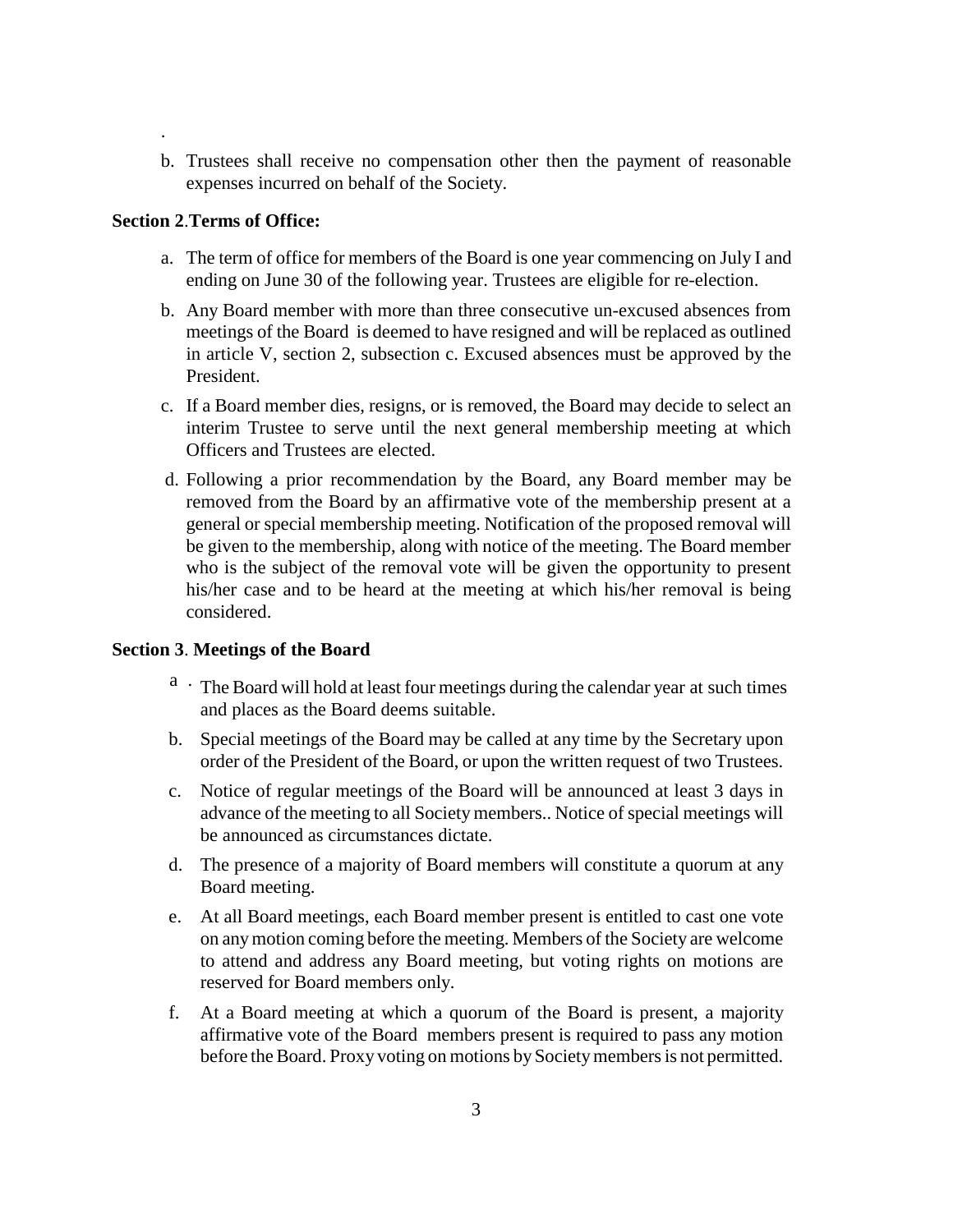g. All meeting of the Board of Trustees of the Society shall be conducted according to Roberts Rules of Order.

#### **Section 4**. **Election of the Board of Trustees (Including Officers)**

- a. The Nominating Committee of the Board will open nominations for positions on the Board two months before the election. The Secretary will announce a slate of candidates for the positions on the Board not less than one month before the election. All nominees must be members of the Society and must agree to their nomination.
- b. The Board will accept nominations during April of each year. Elections to the Board -will be held at the Society's annual June membership meeting.
- c. The election of new Trustees will be the first item of business at the membership meeting in June.
- d. A majority vote of the members of the Society will elect the members of the Society's Board of Trustees at the organization's annual meeting in June.

# **Section 5**. **Officers of the Board of Trustees**

- a. The officers of the Board will consist of the Society's President, Vice-President, Secretary, Treasurer, and President-emeritus.
- b. The **President** is the chief executive officer of the Society. It is his/her duty to preside at all meetings of the Society, the Board, and the Executive Committee. He/she supervises the society's affairs and, in addition to the Treasurer, is authorized to sign contracts, checks, notes, drafts in conveyance of money and other instruments that may be required or authorized by the Board for the transaction of the Society's business.
- c. The **Vice-President** acts for the President in his/her absence and performs duties assigned to him/her by the President.
- d. The **Secretary** keeps the corporate records of the Society, except those of the Treasurer. The Secretary takes minutes at meetings of the Board, executive committee, and general membership; sends meeting announcements, and distributes copies of minutes. He/she will prepare any correspondence or reports pursuant to the purposes of the Society. The Secretary, in cooperation with the Membership Committee Chair, keeps a listing of the names and addresses of members entitled to vote in Society elections. The records kept by the Secretary may be inspected by any member or his/her agent for any proper purpose at any time mutually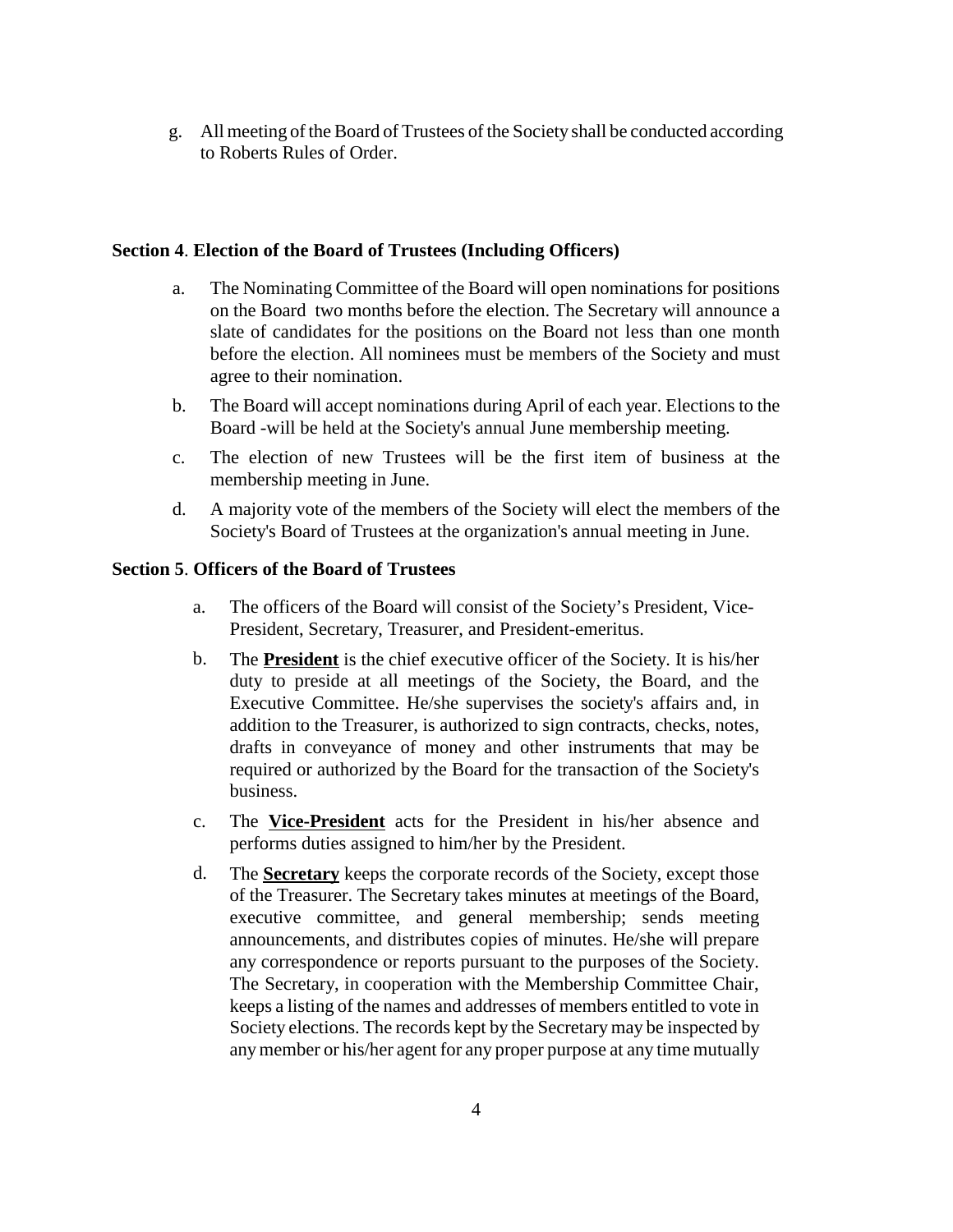agreed to by the Secretary and said Member. The Board may appoint an Assistant Secretary to fill in for the Secretary as needed.

- e. The **Treasurer** maintains the financial records of the Society. He/she makes a report of the Society's financial condition at Board meetings. Either the Treasurer or the President can endorse and/or sign checks, notes, and other obligations or receipts of the payment of money by or to the Society. The Treasurer will deposit all funds so designated in a financial institution selected by the Board, The Treasurer keeps full and accurate accounts of all receipts, reimbursements, and disbursements of the Society in books belonging to the Society. These books are open for the inspection by members of the Board and the membership. The Treasurer presents a report to the membership at the Society's annual meeting and will make other reports to the membership as required an authorized by the Board
- f. The President-emeritus of the Society is the immediate past President of the Society and is a non-voting member of the Board. He/she is not elected by the membership and holds office for one year after leaving the office of President. He/she has the responsibility of consulting with the current President. Upon leaving office, the current President becomes President-emeritus

#### **Article VI**. **COMMITTEES**

**Section 1**. The Society has the following standing committees. The President will appoint a chair, that is approved by the Board, for each committee and each chair must be a current member of the Society. Only chairs who were elected to the Board by the members of the Society cast votes on motions before the Board.

- a. **Coffeehouse Committee**: responsible for determining the location and dates of the Society's Otherside Coffeehouse, scheduling acts and activities for the event, and scheduling volunteers to staff the coffeehouse.
- b. **Executive Committee**: the President, Vice-President, Secretary, and Treasurer of the Society are its executive committee. Except for the power to amend the articles of incorporation and the bylaws, this committee has the powers and authority of the Board in the intervals between meetings of the Board. Actions taken by the Executive Committee are subject to review and revision by the full Board at its next meeting. A majority of members of the executive committee constitutes a quorum.
- c. **Media & Publicity Committee**: responsible for communication with the members of the Society, which consists of publishing a regularly appearing newsletter for the Society, maintaining the organization's presence on the World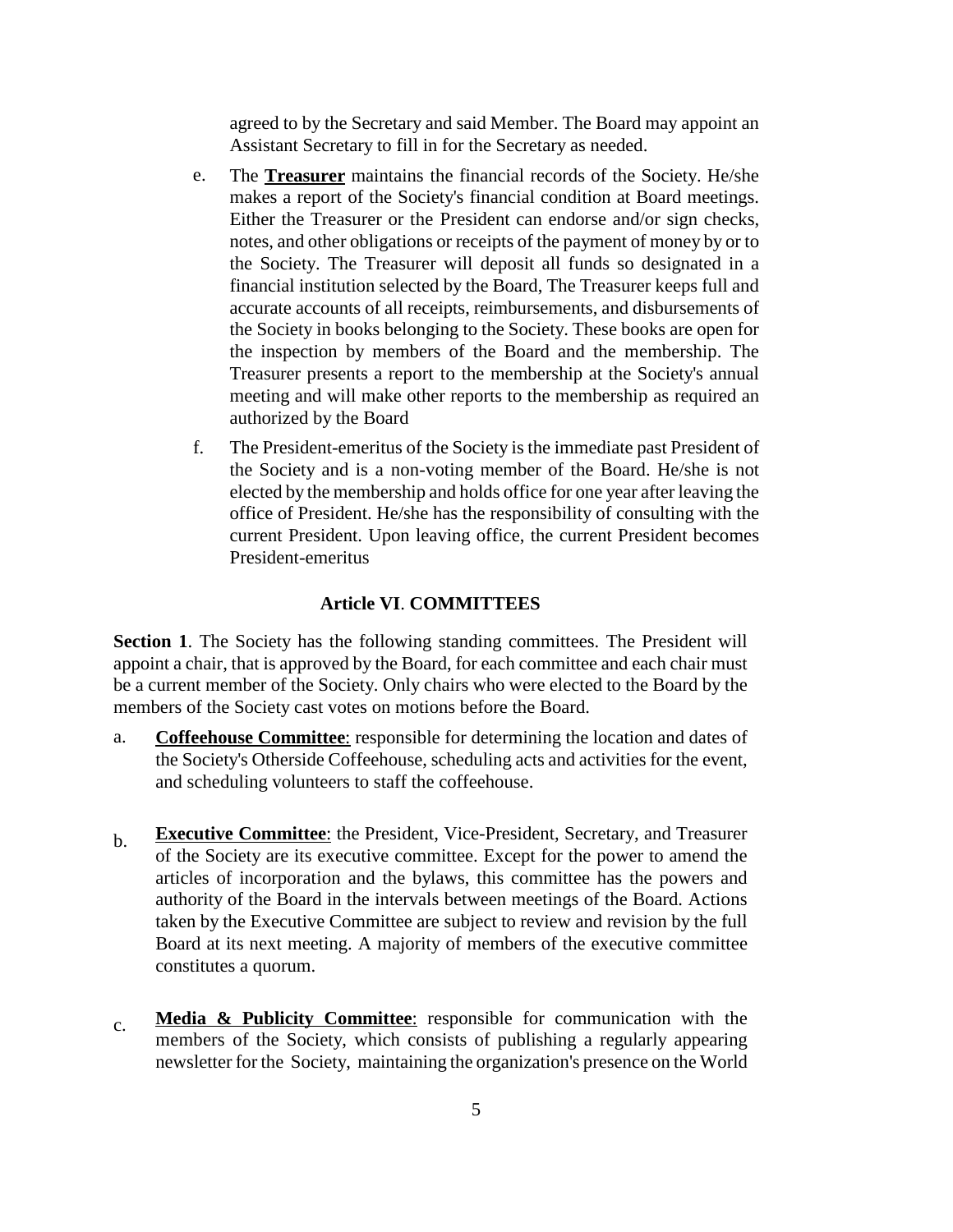Wide Web, and coordinating such other publicity as may be necessary and prudent.

- d. **Activities Committee**: responsible for developing, scheduling, coordinating activities for the public and the members of the Society. These activities may include, but are not limited to, group sings, music sharing and teaching groups, and storytelling circles. And, regularly updating the Society's voice mail, if one is in existence..
- e. **Membership Committee**: responsible for maintaining the Society's membership records, notifying members of expirations of their memberships in a timely fashion, receiving membership applications, forwarding monies received from memberships to the Society's Treasurer.
- f. **Nominating Committee**: responsible for nominating individuals for election to the Board by the Society's membership at the Society's annual membership meeting in June.
- g. **Sound Equipment Committee**: responsible for setting-up, operating, and tearing down the Society's sound equipment at Society activities and events, when necessary. Members of the committee are also responsible for maintaining and storing the Society's sound equipment when not in use. Members of the Sound Equipment Committee must return all equipment belonging to the Society upon leaving the committee.
- h. **Folk Festival Committee**: responsible, with the cooperation and approval of the Board, for planning, organizing and producing an annual Central Ohio Folk Festival. The Committee Chair may appoint such sub-committees as are necessary to conduct the business of the Festival. This Committee may maintain a separate bank account for the purposes of managing festival funds and paying festival obligations. In the event that a separate Festival bank account is maintained a Festival Treasurer shall be recommended by the Committee Chair and appointed by the President subject to the approval of the Board. Such Festival Treasurer may execute checks on the Festival bank account and shall be bound by the same general requirements as are set forth for the Society Treasurer in Article V, Section 5, Paragraph e. of these By-Laws.

**Section 2**. The Board may create or abolish other committees not provided for in these Bylaws as necessary to fulfill the Society's purpose.

**Section 3**. The chair of a committee is responsible for the committee's work, for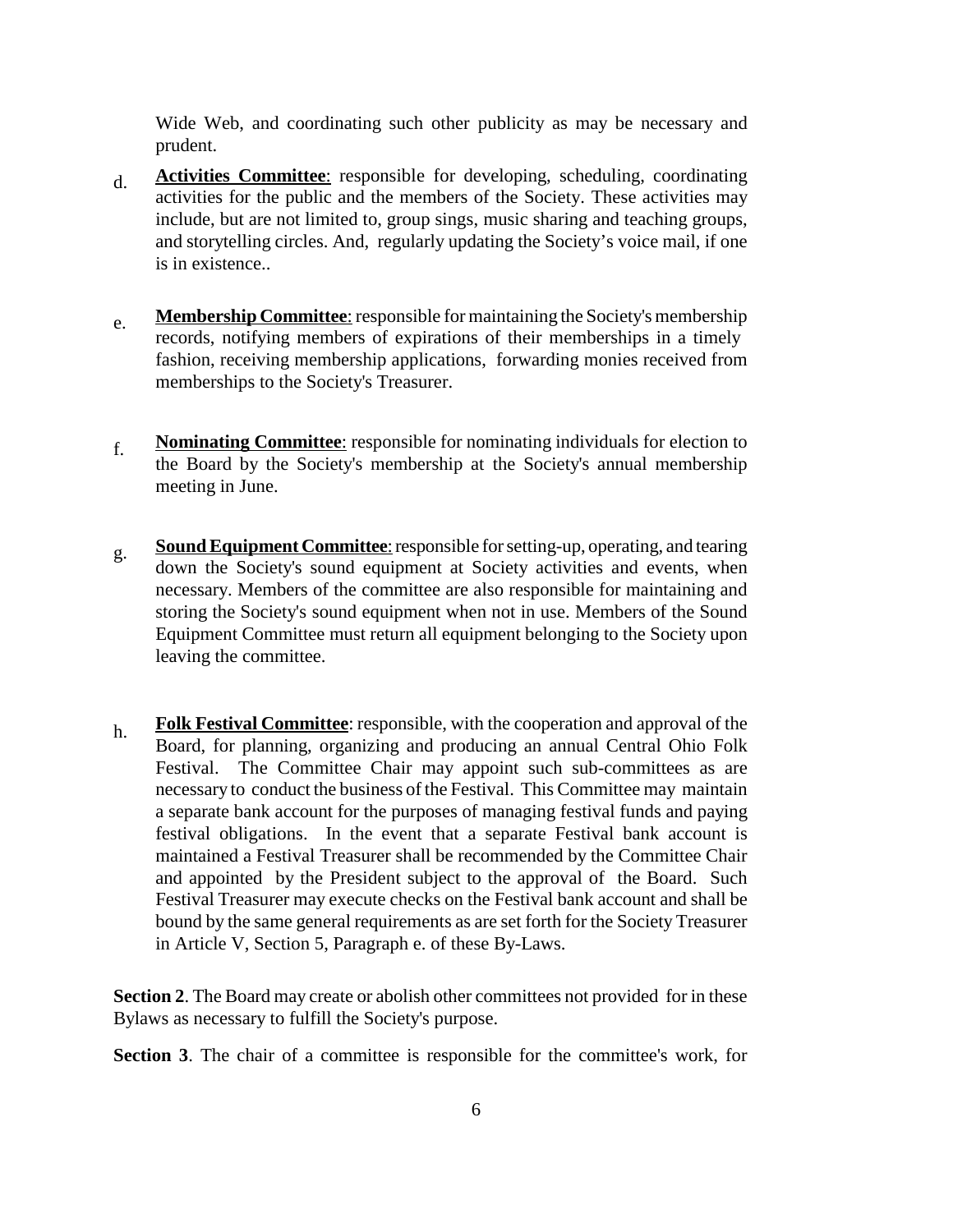recruiting and coordinating volunteers to serve on the committee, and for regularly reporting the work of the committee at meetings of the Board.

**Section 4**. In addition to standing committee chairs, the Board may authorize an agent to enter into contracts or to execute or deliver instruments in the name of and on behalf of the Society. Such authority is limited to specific instances as determined by the Board.

**Section 5**. Committees may adopt rules for their operation that are appropriate and consistent with these Bylaws, the Society's articles of incorporation, and state law.

# **Article VII**. **PERSONAL LIABILITY**

**Section 1**. In accordance with Ohio Revised Code section 2305.38, the Society has the power to indemnify and hold harmless any Board member or volunteer from any suit, damage, claim, judgement, or liability arising from his/her conduct as an official of the Society. This section is void in cases of willful misconduct. Society reserves the power to purchase or procure insurance in accordance with the purpose of this section.

# **Article VIII. FISCAL AFFAIRS**

**Section 1**. The fiscal year of the Society is July I through June 30. The President may appoint or employ an auditor to audit the Society's accounts. Any such auditor shall not be selected from among current trustees, officers or employees.

**Section 2.** No fiscal obligations will be contracted or assumed on behalf of the Society unless authorized by a majority of the Society's Board of Trustees.

## **Article IX. AMENDMENTS**

**Section 1**. Any member of the Society may propose changes to these Bylaws. The proposed change must be submitted in writing at a Board meeting or general membership meeting. After consideration by the Board, the proposed change will be presented to the membership of the Society for a vote at either the next general membership meeting or a special meeting called for the purpose of considering the amendment. The vote of a simple majority of the membership present at such a meeting will pass or reject the proposed amendment.

**Section 2**. Amendments to the Bylaws of the Society will take effect immediately upon passage.

## **Article X. DISSOLUTION**

The Society may be voluntarily dissolved for the reasons and in the manner set forth in